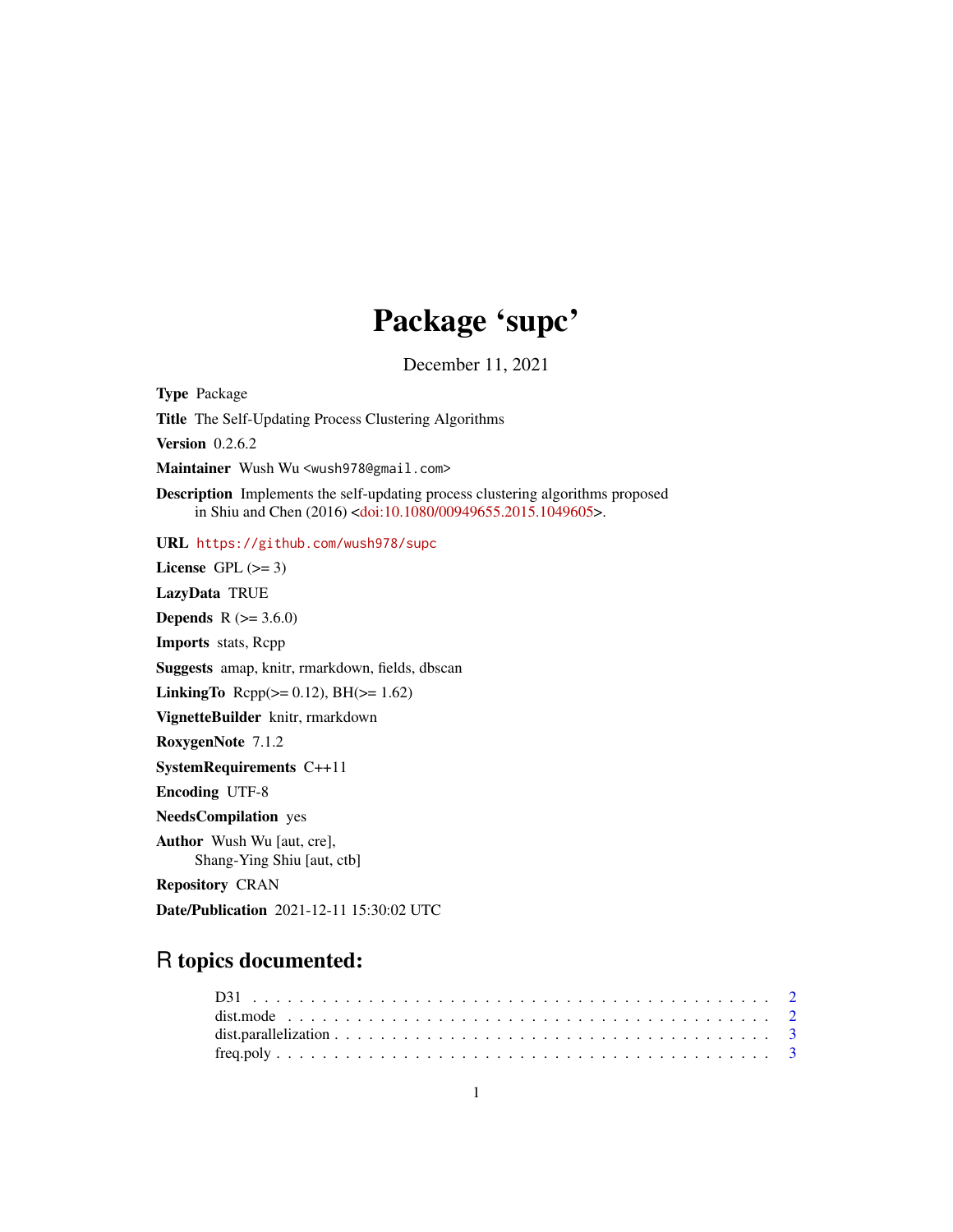#### <span id="page-1-0"></span>2 dist.mode

| Index |  |  |
|-------|--|--|

D31 *The Artificial Data of Consisting of as Many as 31 Randomly Placed Gaussian Clusters*

#### Description

This artificial data was generated to show the strength of SUPC. Clustering D31 dataset is difficult for the partition type of clustering algorithms that require an initial set. However, SUP correctly identifies the 31 major clusters.

#### References

Veenman, C. J., M. J. T. Reinders, and E. Backer. 2002. A Maximum Variance Cluster Algorithm. IEEE Trans. Pattern Analysis and Machine Intelligence 24 (9): 1273–80.

dist.mode *Configure which package is used to compute the distance matrix*

#### Description

Configure which package is used to compute the distance matrix or register one. Note that the speed depends on the data and the hardware.

#### Usage

```
dist.mode(mode = c("stats", "amap"), FUN = NULL)
```
# Arguments

| mode       | string. The available modes are "stats" and "amap" by default.                                                                                                                                                                                               |
|------------|--------------------------------------------------------------------------------------------------------------------------------------------------------------------------------------------------------------------------------------------------------------|
| <b>FUN</b> | a function which has one argument x or NULL. The function should compute the<br>pairwise distance of x and return a dist object. The user can skip this argument<br>if the mode is registered. For example, "stats" and "amap" are registered by<br>default. |

#### Value

NULL. The function is called for side effects.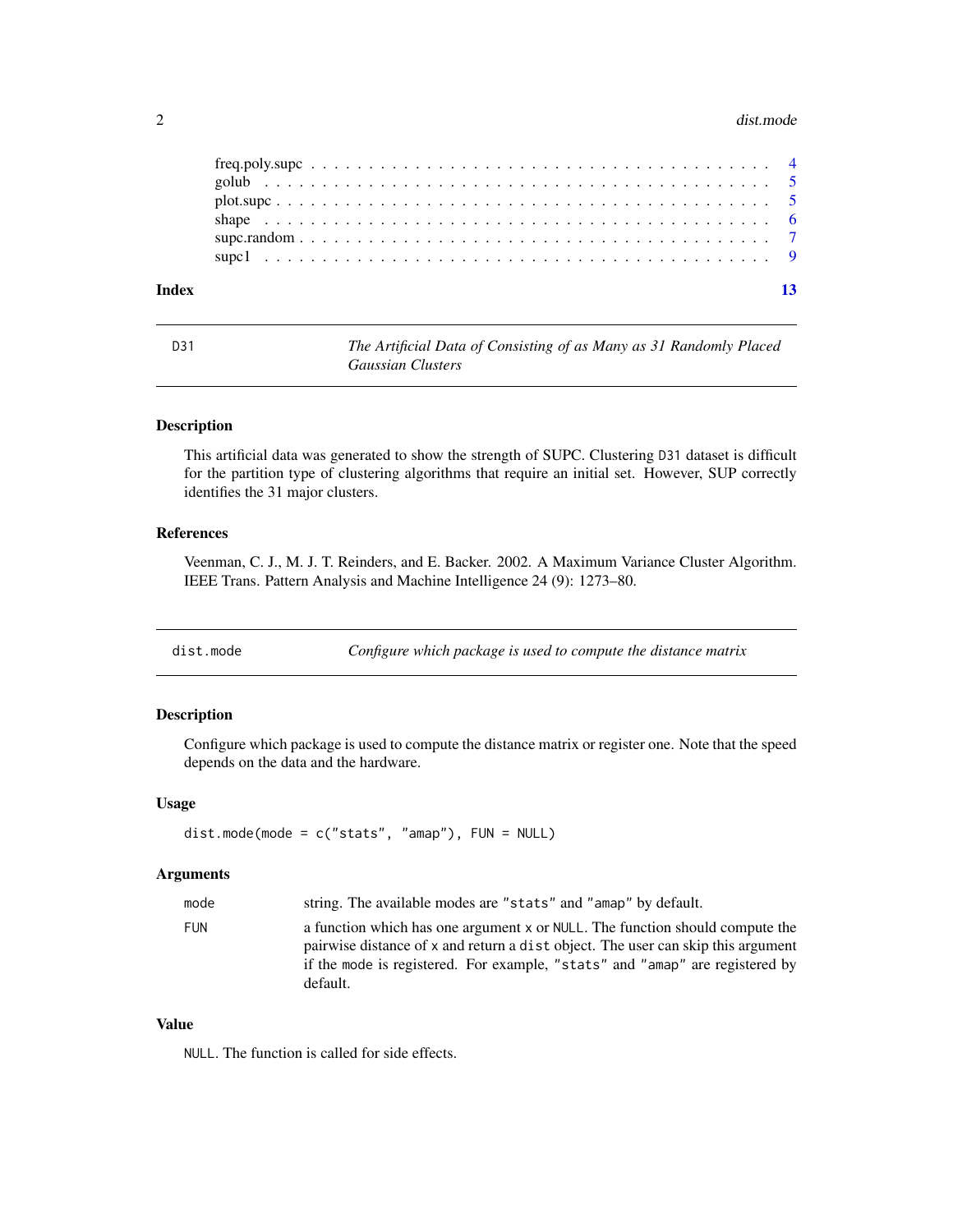# <span id="page-2-0"></span>dist.parallelization 3

#### Examples

```
# use stats::dist to compute the pairwise distance
dist.mode("stats")
# use amap::Dist to compute the pairwise distance
dist.mode("amap")
```
dist.parallelization *Configure how many cores will be used to calculate the distance matrix*

# Description

Only affect [Dist](#page-0-0).

# Usage

dist.parallelization(i)

# Arguments

i integer.

# Value

NULL. The function is called for side effects.

freq.poly *Plot the frequency polygon of pairwise distance*

# Description

Plot the frequency polygon of the pairwise distance.

# Usage

 $freq.poly(x, \ldots)$ 

#### Arguments

|          | either dist object or matrix.                  |
|----------|------------------------------------------------|
| $\cdots$ | other parameters to be passed through to hist. |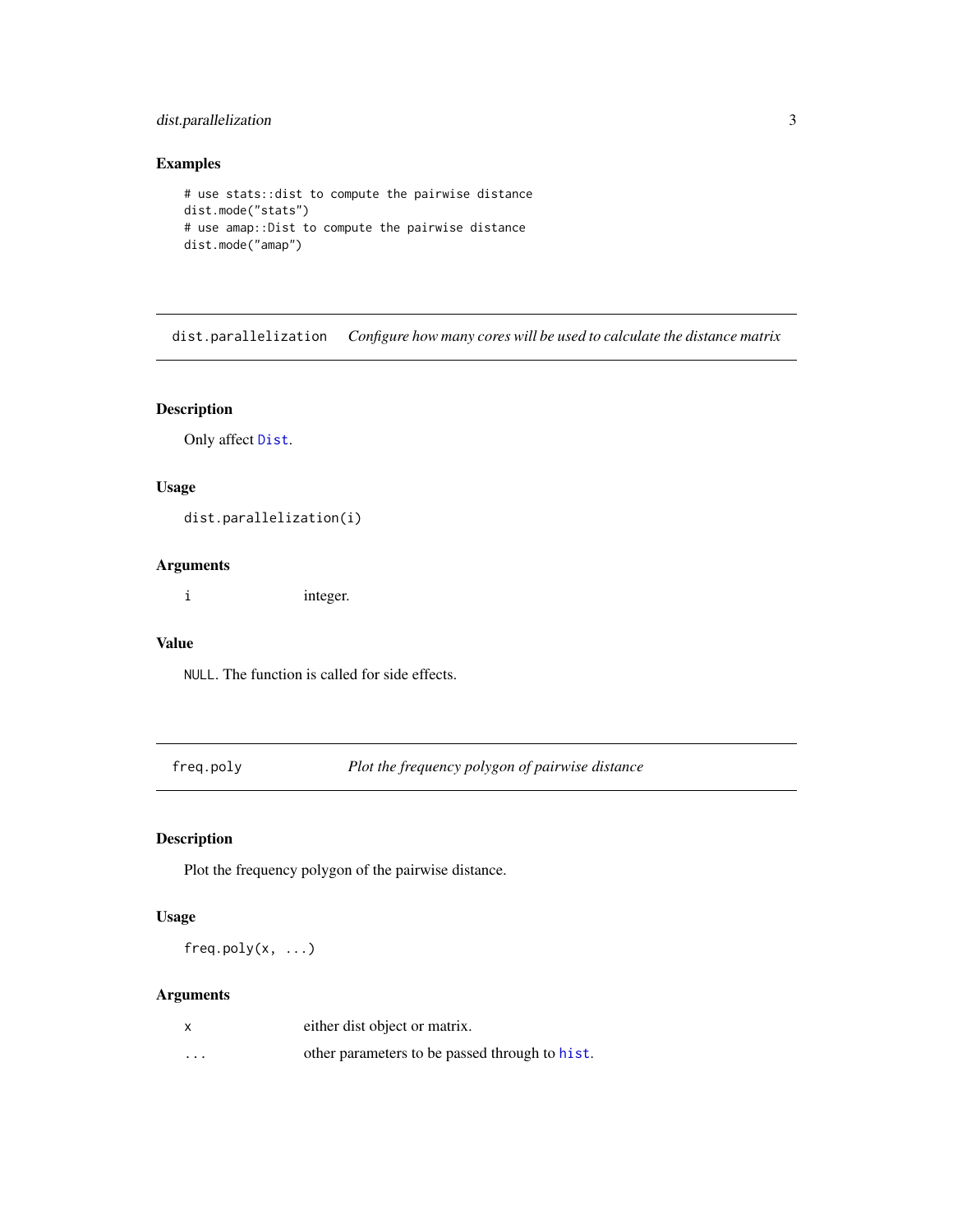<span id="page-3-0"></span>an object of class "histogram" which is a list with components:

| breaks   | the $n+1$ cell boundaries (= breaks if that was a vector). These are the nominal<br>breaks, not with the boundary fuzz.                                                                                                             |
|----------|-------------------------------------------------------------------------------------------------------------------------------------------------------------------------------------------------------------------------------------|
| counts   | <i>n</i> integers; for each cell, the number of $x[\ ]$ inside.                                                                                                                                                                     |
| density  | values $\hat{f}(x_i)$ , as estimated density values. If all (diff(breaks) == 1), they are<br>the relative frequencies counts/n and in general satisfy $\sum_i \hat{f}(x_i)(b_{i+1} - b_i) =$<br>1, where $b_i = \text{breaks[i]}$ . |
| mids     | the $n$ cell midpoints.                                                                                                                                                                                                             |
| xname    | a character string with the actual x argument name.                                                                                                                                                                                 |
| equidist | logical, indicating if the distances between breaks are all the same.                                                                                                                                                               |

freq.poly.supc *Plot the frequency polygon of pairwise distance*

# Description

Plot the frequency polygon of the pairwise distance. The red dashed line is the used parameter r.

# Usage

```
## S3 method for class 'supc'
freq.poly(x, ...)
```
# Arguments

|          | either dist object or matrix.                  |
|----------|------------------------------------------------|
| $\cdots$ | other parameters to be passed through to hist. |

# Value

NULL. The function is called for side effects.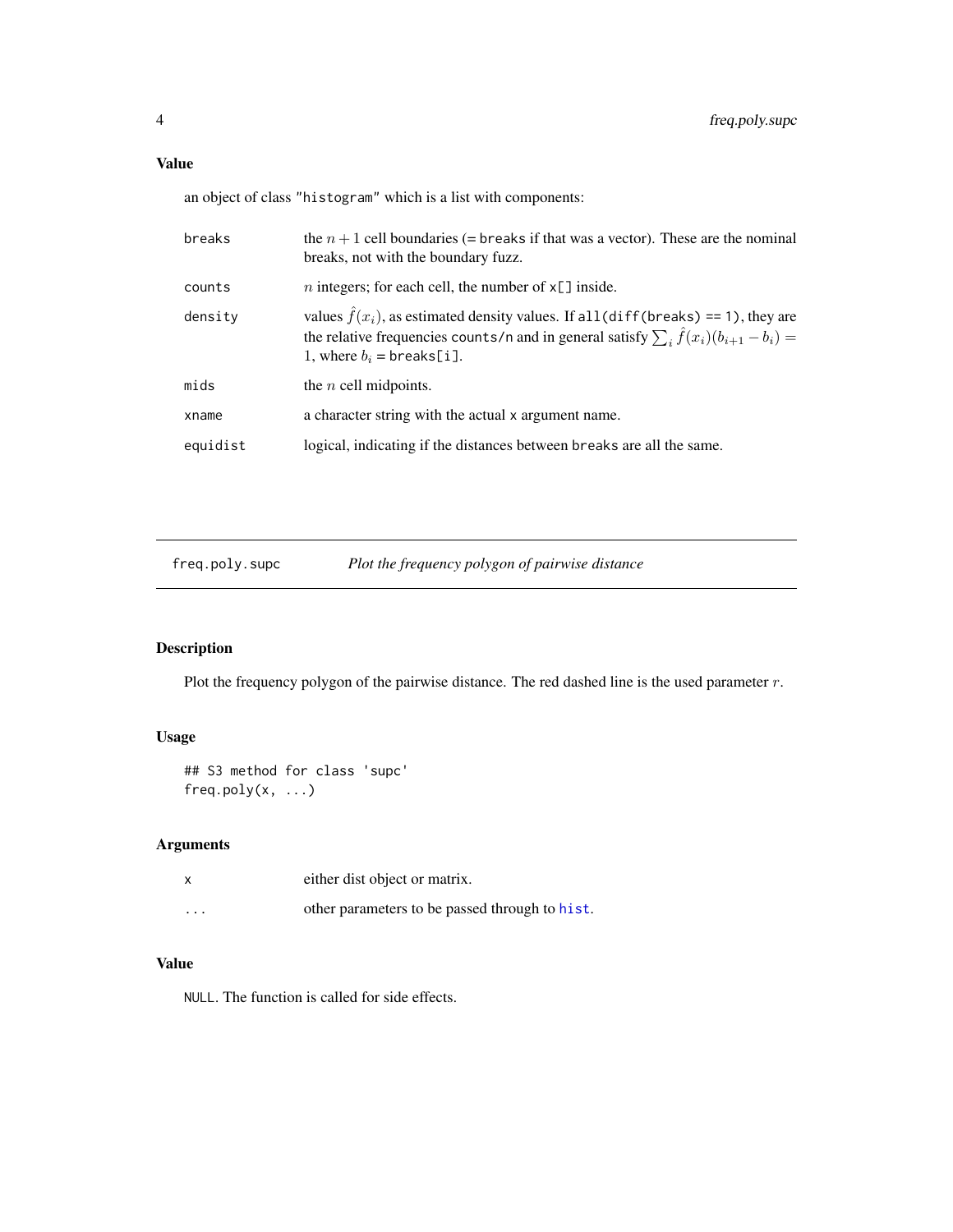<span id="page-4-0"></span>

#### Description

Gene expression data (3051 genes and 38 tumor mRNA samples) from the leukemia microarray study of Golub et al. (1999). Each row (gene) is scaled to mean 0 and standard deviation 1.

#### Value

| golub      | The matrix of scaled gene expression data.                                                 |
|------------|--------------------------------------------------------------------------------------------|
| golub.supc | The result of golub. supc $\le$ -supc1(golub, r = c(4, 4.3, 4.6, 4.7, 4.8), t = "dynamic") |

#### References

Golub, T. R., D. K. Slonim, P. Tamayo P., C. Huard C, M. Gaasenbeek M., J.P. J. P. Mesirov, H. H. Coller, et al. 1999. Molecular Classification of Cancer: Class Discovery and Class Prediction by Gene Expression Monitoring. Science 286 (5439): 531–37.

plot.supc *Draw plots of the clustering result*

#### Description

General function to draw plots for analysis

#### Usage

## S3 method for class 'supc'  $plot(x, type = "heatmap", ...)$ 

#### Arguments

| X    | supc object to plot.                                                                                                                                               |
|------|--------------------------------------------------------------------------------------------------------------------------------------------------------------------|
| type | character value.                                                                                                                                                   |
|      | • "heatmap" draw a heatmap to show the result of clustering. The clusters<br>whose size is greater than parameter major . size are treated as major clus-<br>ters. |
|      | other parameters to be passed through.                                                                                                                             |

## Value

NULL. The function is called for side effects.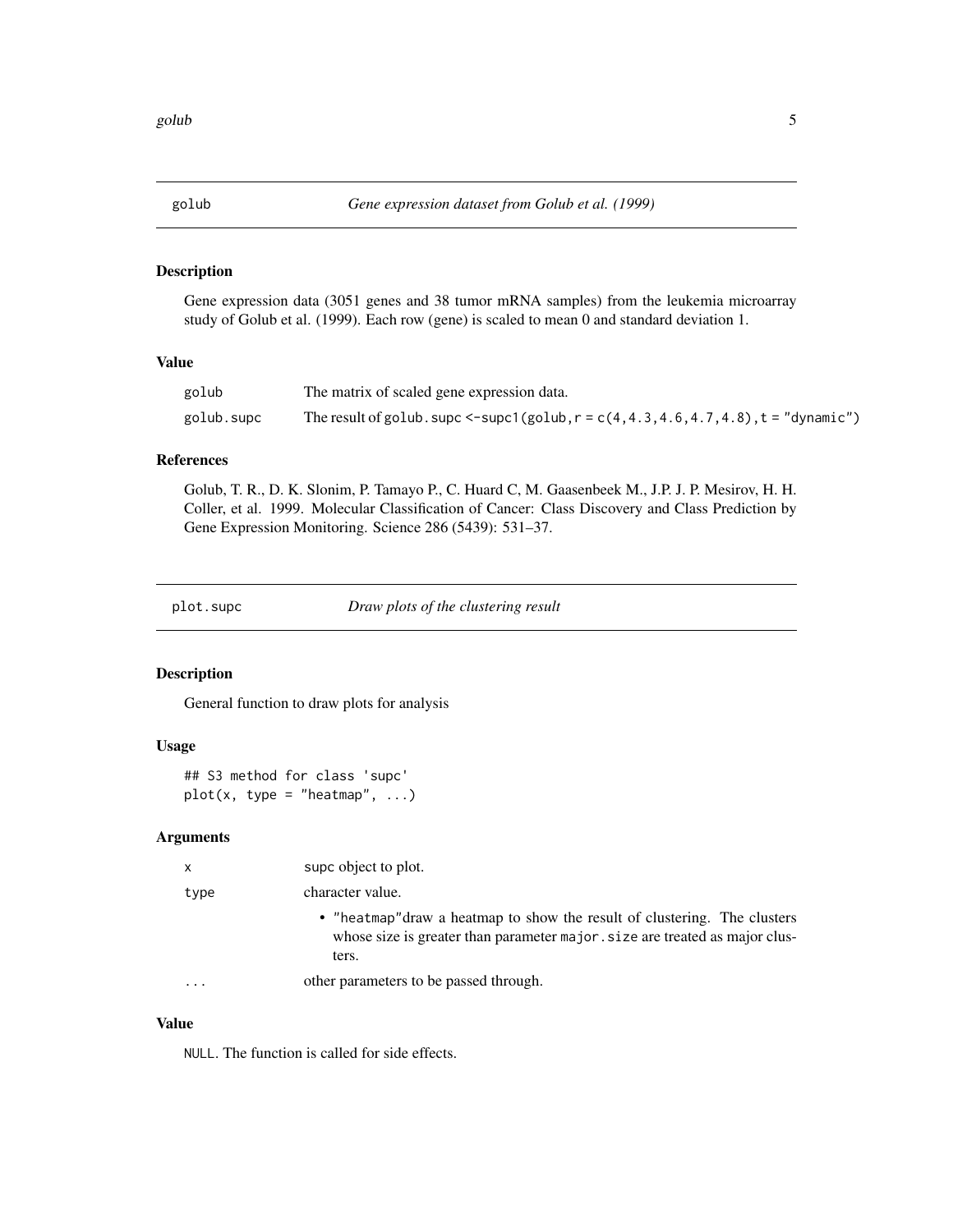#### Examples

```
data(golub, package = "supc")
golub.supc <- supc1(golub, rp = 0.0005, t = "dynamic", implementation = "R")
table(golub.supc$size)
plot(golub.supc, type = "heatmap", major.size = 10)
```
shape *The Artificial Data of Five Different Clusters*

# Description

This artificial data was generated to have five clusters: one big circle, two small circles, and two ellipses. It was to test if the clustering algorithm could identify and distinguish between the five different clusters or not. The dataset is generated from the following script:

```
makecircle <- function(N, seed) {
n \leq -\emptysetx < - NULL
 set.seed(seed)
 while(n < N) {
   tmp \leftarrow runif(2, min = -1, max = 1)if (t(tmp) % * tmp < 1) {
     n \leq -n + 1x \le - rbind(x, tmp)
   }
 }
 return (x)
}
makedata <- function(n, seed) {
f \leftarrow c(10, 3, 3, 1, 1)center <- matrix(
   c(-.3, -.3, -.55, .8, .55, .8, .9, 0, .9, -.6)nrow = 5, ncol = 2, byrow = TRUE)
 s <- matrix(
   c(.7, .7, .45, .2, .45, .2, .1, .1, .1, .1),
   nrow = 5, ncol = 2, byrow = TRUE)
 x < - NULL
 for (i in 1:5) {
   tmp <- makecircle(n * f[i], seed + i)
   tmp[,1] \leftarrow tmp[,1] \times s[i,1] + center[i,1]tmp[,2] \leftarrow tmp[,2] \times s[i,2] + center[i,2]
```
<span id="page-5-0"></span>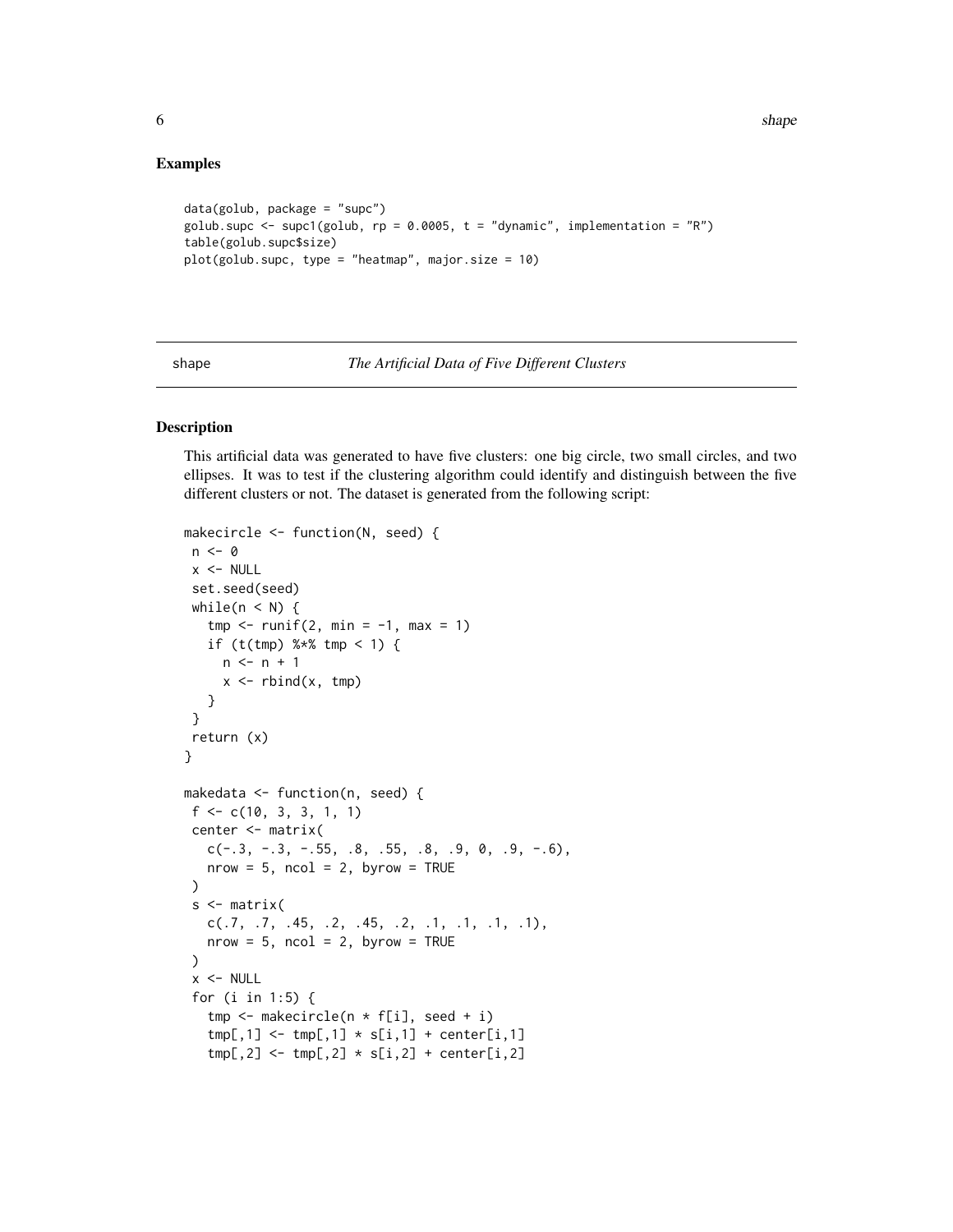# <span id="page-6-0"></span>supc.random 7

```
x \le rbind(x, tmp)
}
line \le cbind(runif(floor(n / 3), min = -.1, max = .1), rep(.8, floor(n / 3)))
noise \leq matrix(runif(8 * n, min = -1, max = 1), nrow = 4 * n, ncol = 2)
return(rbind(x, line, noise))
}
shape <- makedata(50, 1000)
```
#### References

Guha, S., R. Rastogi, and K. Shim. 2001. Cure: An Efficient Clustering Algorithm for Large Databases. Information Systems 26 (1): 35–38.

supc.random *Randomized Self-Updating Process Clustering*

#### Description

The Randomized Self-Updating Process Clustering (randomized SUP) is a modification of the original SUP algorithm. The randomized SUP randomly generates the partition of the instances during each iterations. At each iteration, the self updating process is conducted independently in each partition in order to reduce the computation and the memory.

#### Usage

```
supc.random(
 x,
 r = NULL,rp = NULL,t = c("static", "dynamic"),k = NULL,groups = NULL,tolerance = 1e-04,cluster.tolerance = 10 * tolerance,
 drop = TRUE,implementation = c("cpp", "R"),
 sort = TRUE,verbose = (nrow(x) > 10000))
```
#### Arguments

| data matrix. Each row is an instance of the data.                       |
|-------------------------------------------------------------------------|
| numeric vector or NULL. The parameter $r$ of the self-updating process. |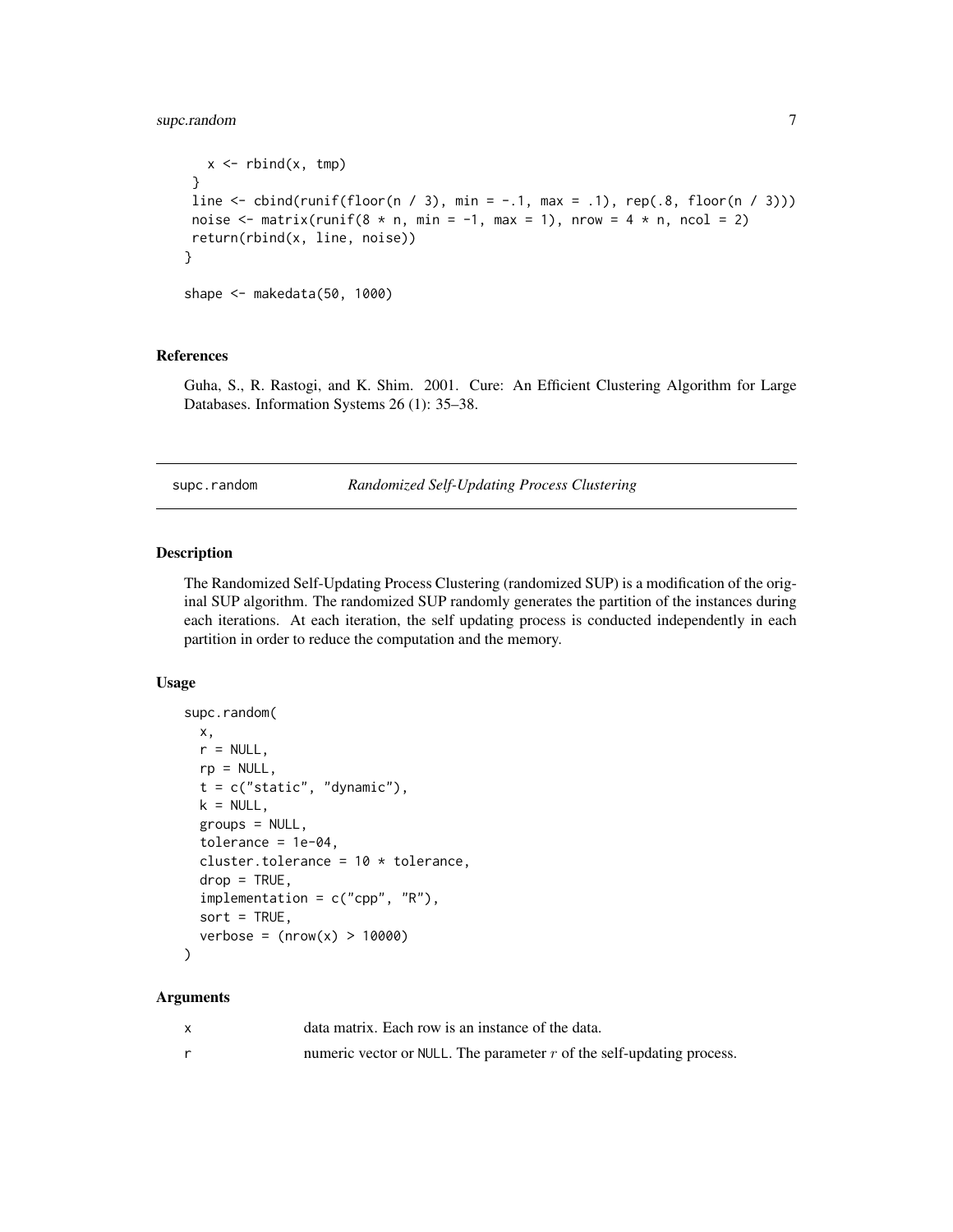<span id="page-7-0"></span>

| rp                | numeric vector or NULL. If r is NULL, then rp will be used. The corresponding<br>r is the rp-percentile of the pairwise distances of the data. If both r and rp are<br>NULL, then the default value is $rp = c(0.0005, 0.001, 0.01, 0.1, 0.3)$ . |
|-------------------|--------------------------------------------------------------------------------------------------------------------------------------------------------------------------------------------------------------------------------------------------|
| t                 | either numeric vector, list of function, or one of "static" or "dynamic". The<br>parameter $T(t)$ of the self-updating process.                                                                                                                  |
| k                 | integer value. The number of the partitions.                                                                                                                                                                                                     |
| groups            | list. The first element is the partition of the first iteration, and the second element<br>is the partition of the second iteration, etc. If the number of the iteration exceeds<br>length(groups), then new partition will be generated.        |
| tolerance         | numeric value. The threshold of convergence.                                                                                                                                                                                                     |
| cluster.tolerance |                                                                                                                                                                                                                                                  |
|                   | numeric value. After iterations, if the distance of two points are smaller than<br>cluster. tolerance, then they are identified as in the same cluster.                                                                                          |
| drop              | logical value. Whether to delete the list structure if its length is 1.                                                                                                                                                                          |
|                   | implementation eithor "R" or "cpp". Choose the engine to calculate result.                                                                                                                                                                       |
| sort              | logical value. Whether to sort the cluster id by size.                                                                                                                                                                                           |
| verbose           | logical value. Whether to show the iteration history.                                                                                                                                                                                            |

#### Details

Please check the vignettes via vignette("supc", package = "supc") for details.

#### Value

supc1 returns a list of objects of [class](#page-0-0) "supc".

Each "supc" object contains the following elements:

| X            | The input matrix.                            |
|--------------|----------------------------------------------|
| d0           | The pairwise distance matrix of x.           |
| $\mathsf{r}$ | The value of $r$ of the clustering.          |
| t            | The function $T(t)$ of the clustering.       |
| cluster      | The cluster id of each instance.             |
| centers      | The center of each cluster.                  |
| size         | The size of each cluster.                    |
| iteration    | The number of iterations before convergence. |
| groups       | The partition of each iteration.             |
| result       | The position of data after iterations.       |

# References

Shiu, Shang-Ying, and Ting-Li Chen. 2016. "On the Strengths of the Self-Updating Process Clustering Algorithm." Journal of Statistical Computation and Simulation 86 (5): 1010–1031. doi: [10.1080/00949655.2015.1049605.](https://doi.org/10.1080/00949655.2015.1049605)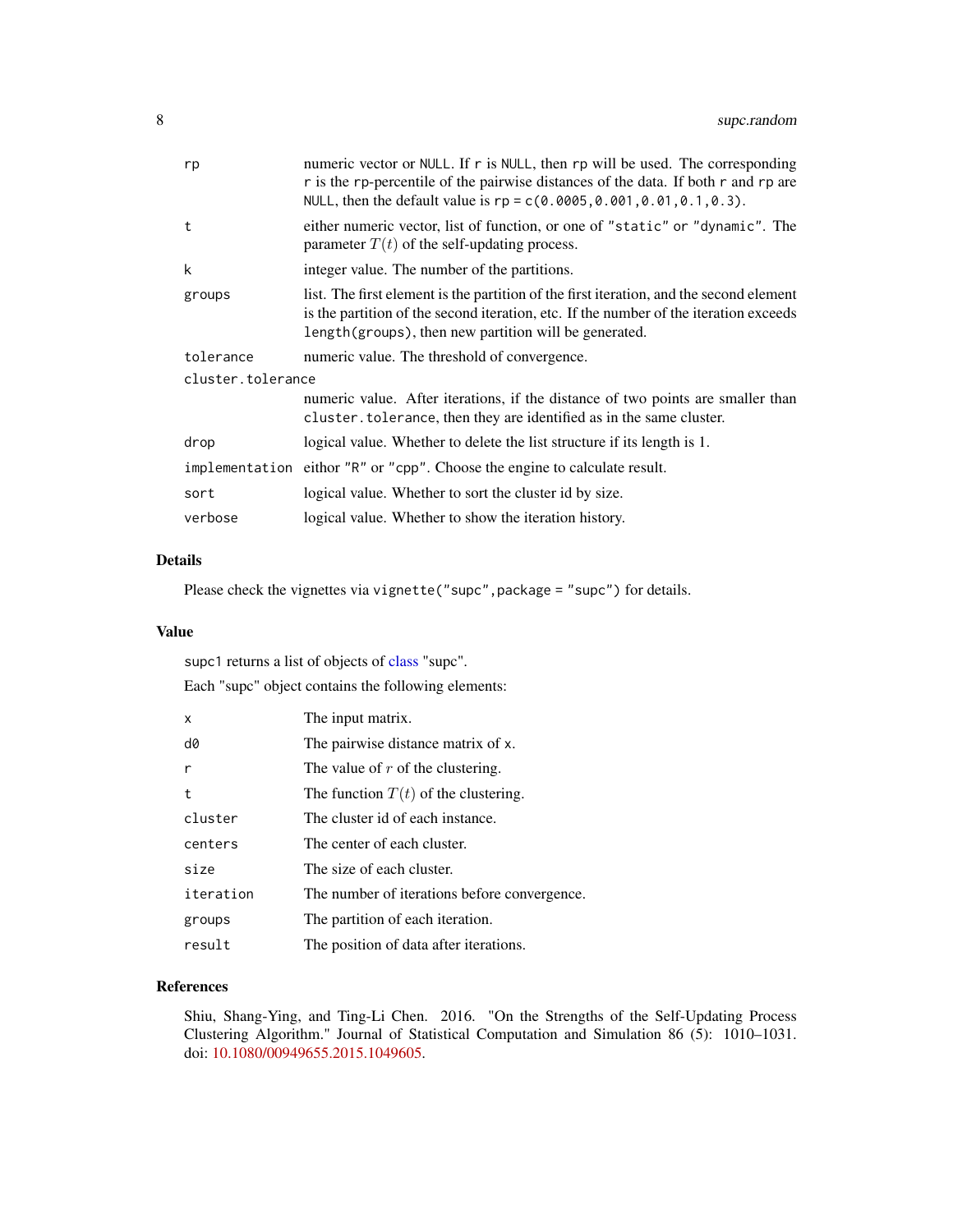#### <span id="page-8-0"></span> $\mathsf{supc1}$  9

### Examples

# The shape data has a structure of five clusters and a number of noise data points.

```
makecircle=function(N, seed){
 n=0
 x=matrix(NA, nrow=N, ncol=2)
 while (n<N){
   tmp=runif(2, min=0, max=1)*2-1
   if (sum(tmp^2)<1) {
     n=n+1
      x[n,]=tmp
   }
 }
 return(x)
}
makedata <- function(ns, seed) {
 size=c(10,3,3,1,1)
 mu=rbind(c(-0.3, -0.3), c(-0.55, 0.8), c(0.55, 0.8), c(0.9, 0), c(0.9, -0.6))
 sd=rbind(c(0.7, 0.7), c(0.45, 0.2), c(0.45, 0.2), c(0.1, 0.1), c(0.1, 0.1))
 x=NULL
 for (i in 1:5){
    tmp=makecircle(ns*size[i], seed+i)
    tmp[,1]=tmp[,1]*sd[i,1]+mu[i,1]
    tmp[,2]=tmp[,2]*sd[i,2]+mu[i,2]
    x=rbind(x, tmp)
 }
 tmp=runif(floor(ns/3), min=0, max=1)/5-0.1
 tmp=cbind(tmp, 0.8*rep(1, floor(ns/3)))
 x=rbind(x, tmp)
 x=rbind(x, matrix(1, nrow=2*ns, ncol=2)*2-1)
 return(x)
}
shape1 <- makedata(250, 100)
dim(shape1)
plot(shape1)
X.supc=supc.random(shape1, r=0.5, t="dynamic", k = 500, implementation = "R")
plot(shape1, col=X.supc$cluster)
```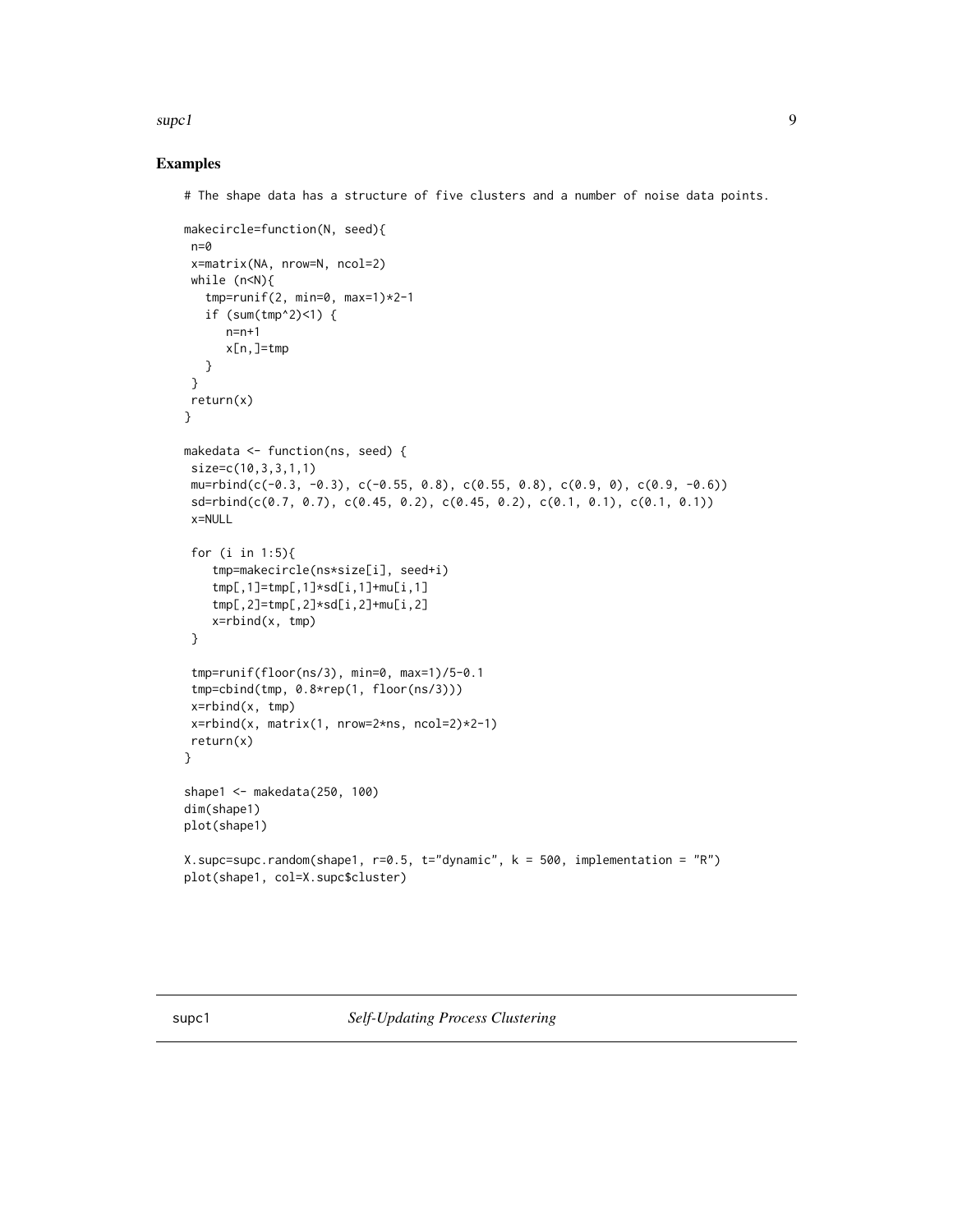The SUP is a distance-based method for clustering. The idea of this algorithm is similar to gravitational attraction: every sample gravitates towards one another. The algorithm mimics the process of gravitational attraction iteratively that eventually merges the samples into clusters on the sample space. During the iterations, all samples continue moving until the system becomes stable.

#### Usage

```
supc1(
 x,
 r = NULL,rp = NULL,t = c("static", "dynamic"),
  tolerance = 1e-04,cluster.tolerance = 10 * tolerance,
  drop = TRUE,implementation = c("cpp", "R", "cpp2"),
  sort = TRUE,verbose = (nrow(x) > 10000)\mathcal{L}
```
#### Arguments

| X                 | data matrix. Each row is an instance of the data.                                                                                                                                                                                                |  |
|-------------------|--------------------------------------------------------------------------------------------------------------------------------------------------------------------------------------------------------------------------------------------------|--|
| r                 | numeric vector or NULL. The parameter $r$ of the self-updating process.                                                                                                                                                                          |  |
| rp                | numeric vector or NULL. If r is NULL, then rp will be used. The corresponding<br>r is the rp-percentile of the pairwise distances of the data. If both r and rp are<br>NULL, then the default value is $rp = c(0.0005, 0.001, 0.01, 0.1, 0.3)$ . |  |
| t                 | either numeric vector, list of function, or one of "static" or "dynamic". The<br>parameter $T(t)$ of the self-updating process.                                                                                                                  |  |
| tolerance         | numeric value. The threshold of convergence.                                                                                                                                                                                                     |  |
| cluster.tolerance |                                                                                                                                                                                                                                                  |  |
|                   | numeric value. After iterations, if the distance of two points are smaller than<br>cluster. tolerance, then they are identified as in the same cluster.                                                                                          |  |
| drop              | logical value. Whether to delete the list structure if its length is 1.                                                                                                                                                                          |  |
|                   | implementation eithor "R", "cpp" or "cpp2". Choose the engine to calculate result. The "cpp2"<br>parallelly computes the distance in C++ with OpenMP, which is not supported<br>under OS X, and uses the early-stop to speed up calculation.     |  |
| sort              | logical value. Whether to sort the cluster id by size.                                                                                                                                                                                           |  |
| verbose           |                                                                                                                                                                                                                                                  |  |

# Details

Please check the vignettes via vignette("supc", package = "supc") for details.

10 superland to the state of the state of the state of the state of the state of the state of the state of the state of the state of the state of the state of the state of the state of the state of the state of the state o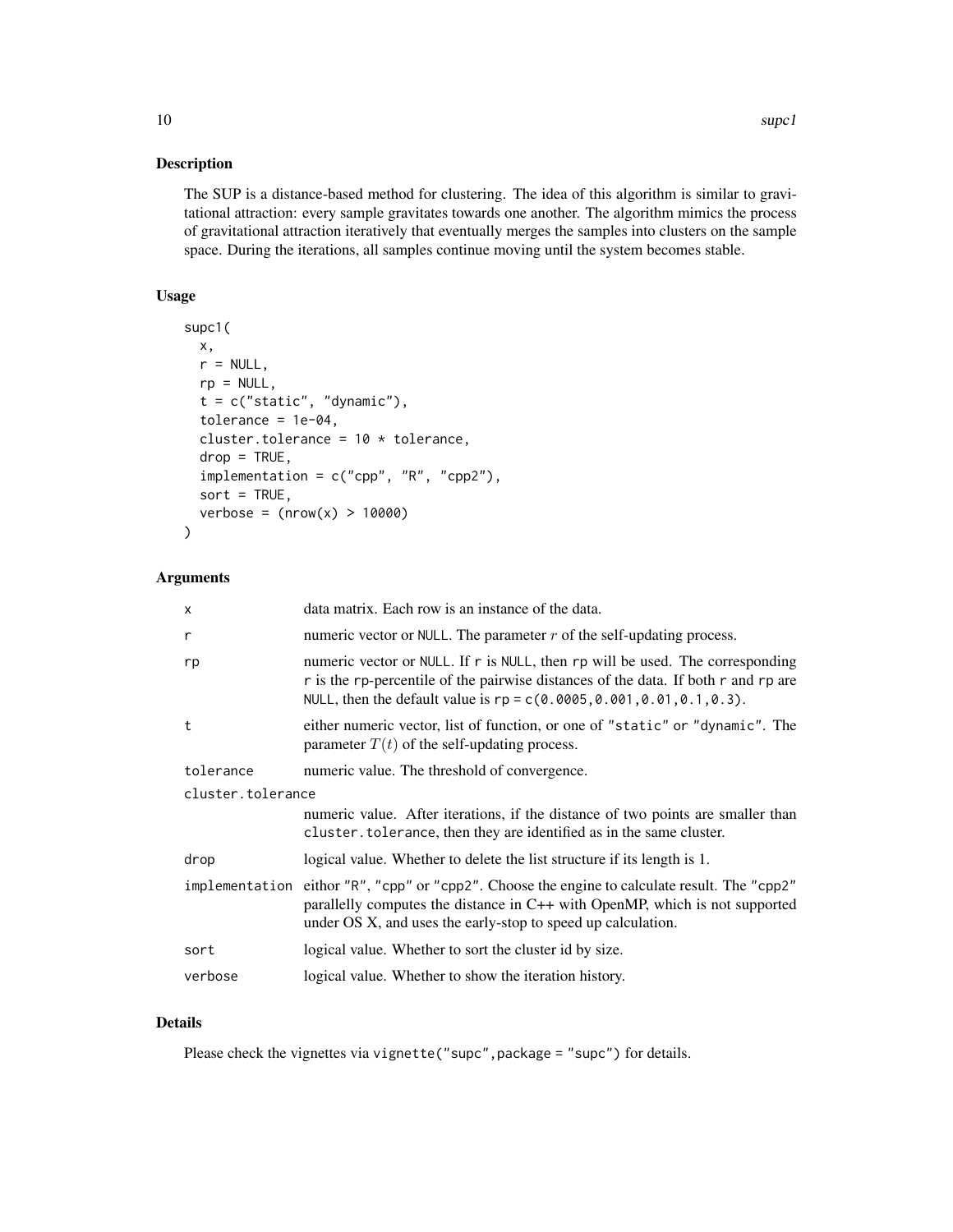#### <span id="page-10-0"></span> $\mathbf{supc1}$  11

# Value

supc1 returns a list of objects of [class](#page-0-0) "supc".

Each "supc" object contains the following elements:

| X         | The input matrix.                            |
|-----------|----------------------------------------------|
| d0        | The pairwise distance matrix of x or NULL.   |
| r         | The value of $r$ of the clustering.          |
| t         | The function $T(t)$ of the clustering.       |
| cluster   | The cluster id of each instance.             |
| centers   | The center of each cluster.                  |
| size      | The size of each cluster.                    |
| iteration | The number of iterations before convergence. |
| result    | The position of data after iterations.       |

#### References

Shiu, Shang-Ying, and Ting-Li Chen. 2016. "On the Strengths of the Self-Updating Process Clustering Algorithm." Journal of Statistical Computation and Simulation 86 (5): 1010–1031. doi: [10.1080/00949655.2015.1049605.](https://doi.org/10.1080/00949655.2015.1049605)

# Examples

```
set.seed(1)
X \leftarrow local({}mu <- list(
   x = c(0, 2, 1, 6, 8, 7, 3, 5, 4),y = c(0, 0, 1, 0, 0, 1, 3, 3, 4)
 )
 X \leftarrow \text{lapply}(1:5, \text{ function}(i) )cbind(rnorm(9, mu$x, 1/5), rnorm(9, mu$y, 1/5))
 })
 X \leftarrow do-call(rbind, X)n \leq -nrow(X)X \leftarrow \text{rbind}(X, \text{ matrix}(0, 20, 2))k < -1while(k \le 20) {
   tmp <- c(13*runif(1)-2.5, 8*runif(1)-2.5)
   y1 \le - mu$x - tmp[1]
   y2 <- mu$y - tmp[2]
   y <- sqrt(y1^2+y2^2)
   if (min(y) > 2){
     X[k+n, ] \leq tmp
     k <- k+1
   }
 }
X
})
X. supcs \leq supc1(X, r = c(0.9, 1.7, 2.5), t = "dynamic", implementation = "R")
```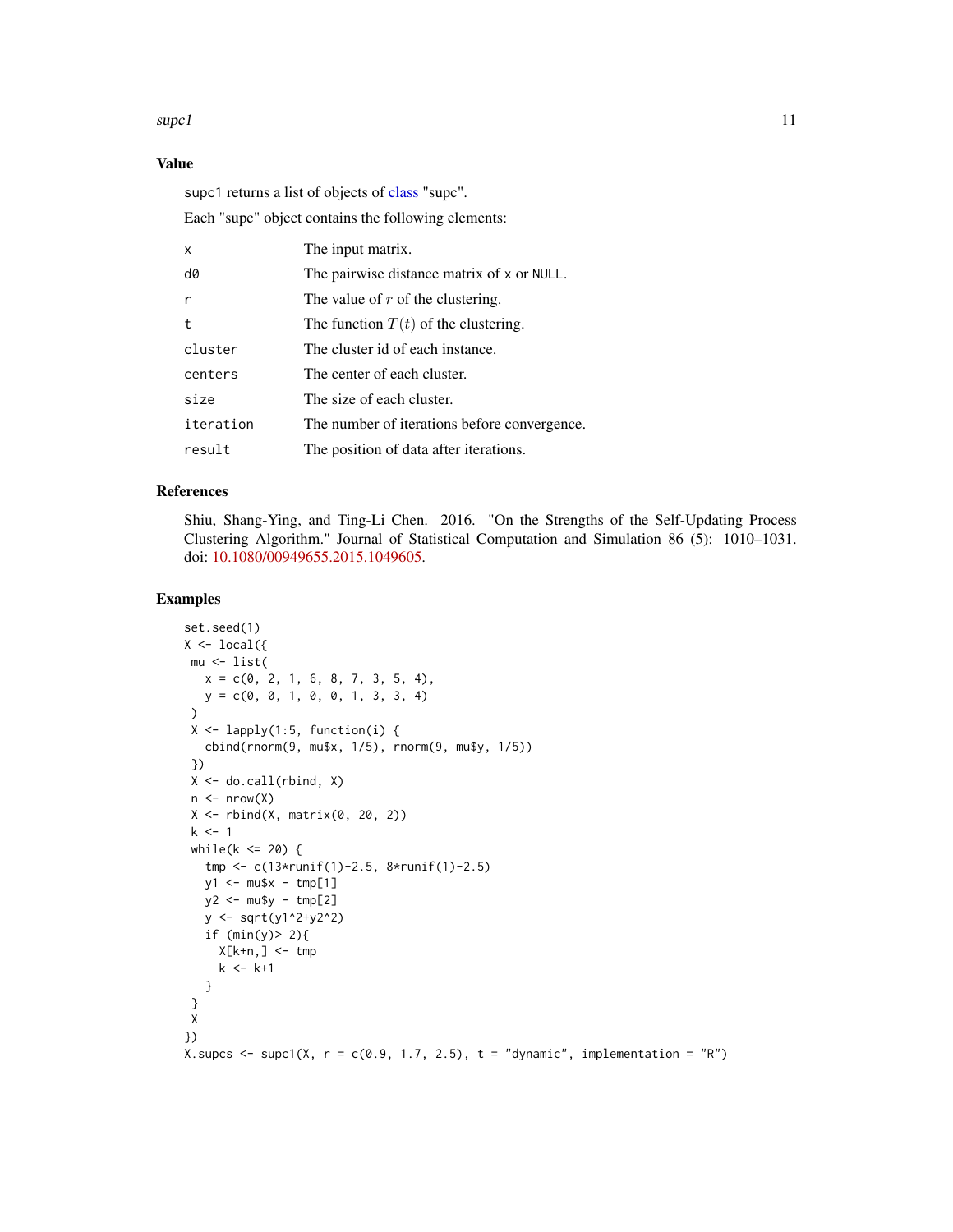```
X.supcs$cluster
plot(X.supcs[[1]], type = "heatmap", major.size = 2)
plot(X.supcs[[2]], type = "heatmap", col = cm.colors(24), major.size = 5)X.supcs <- supc1(X, r = c(1.7, 2.5), t = list(function(t) \{1.7 / 20 + \exp(t) * (1.7 / 50)\},function(t) {exp(t)}
), implementation = "R")
plot(X.supcs[[1]], type = "heatmap", major.size = 2)
plot(X, supcs[[2]], type = "heatmap", col = cm.close(24), major.size = 5)
```